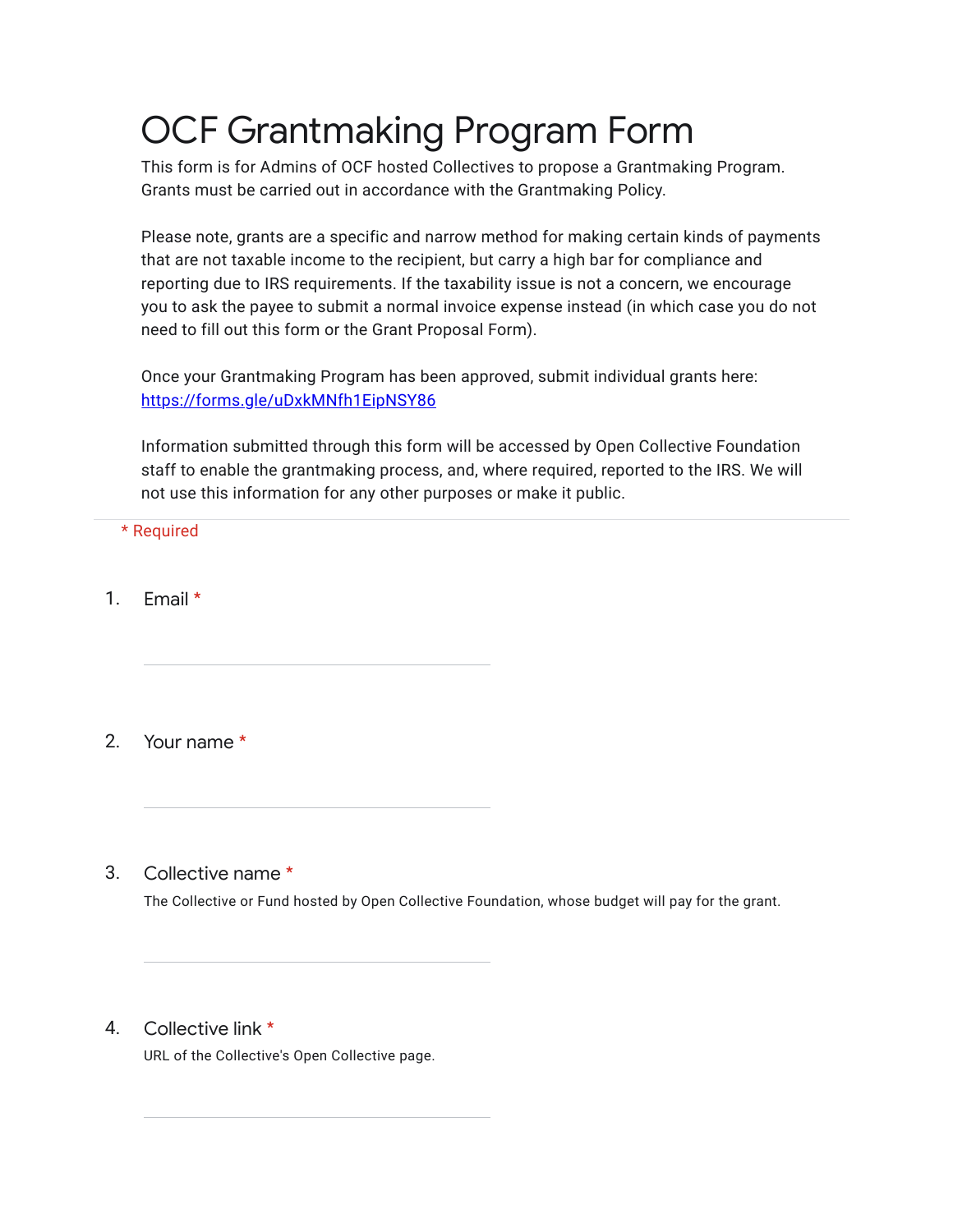5. I affirm that I have read and agree to follow the OCF grantmaking policy. \*

*Check all that apply.*

Yes

## About the grant program

| ╰ |
|---|
|   |

### 6. Grant category \*

We are only able to facilitate grants that fit in these specific categories. For more details about each, please see the Grantmaking Policy.

### *Mark only one oval.*

 $\bigcirc$  Hardship: A payment to an individual as a result of a disaster or emergency hardship. Hardship grants may be made to ensure victims have basic necessities, such as food, clothing, housing, transportation, or other necessities.

 $\bigcirc$  Study: A scholarship or fellowship grant for candidates for a degree at an eligible educational institution.

 $\Box$  ) Award: A cash prize or award recognizing an individual's past accomplishment in a particular field.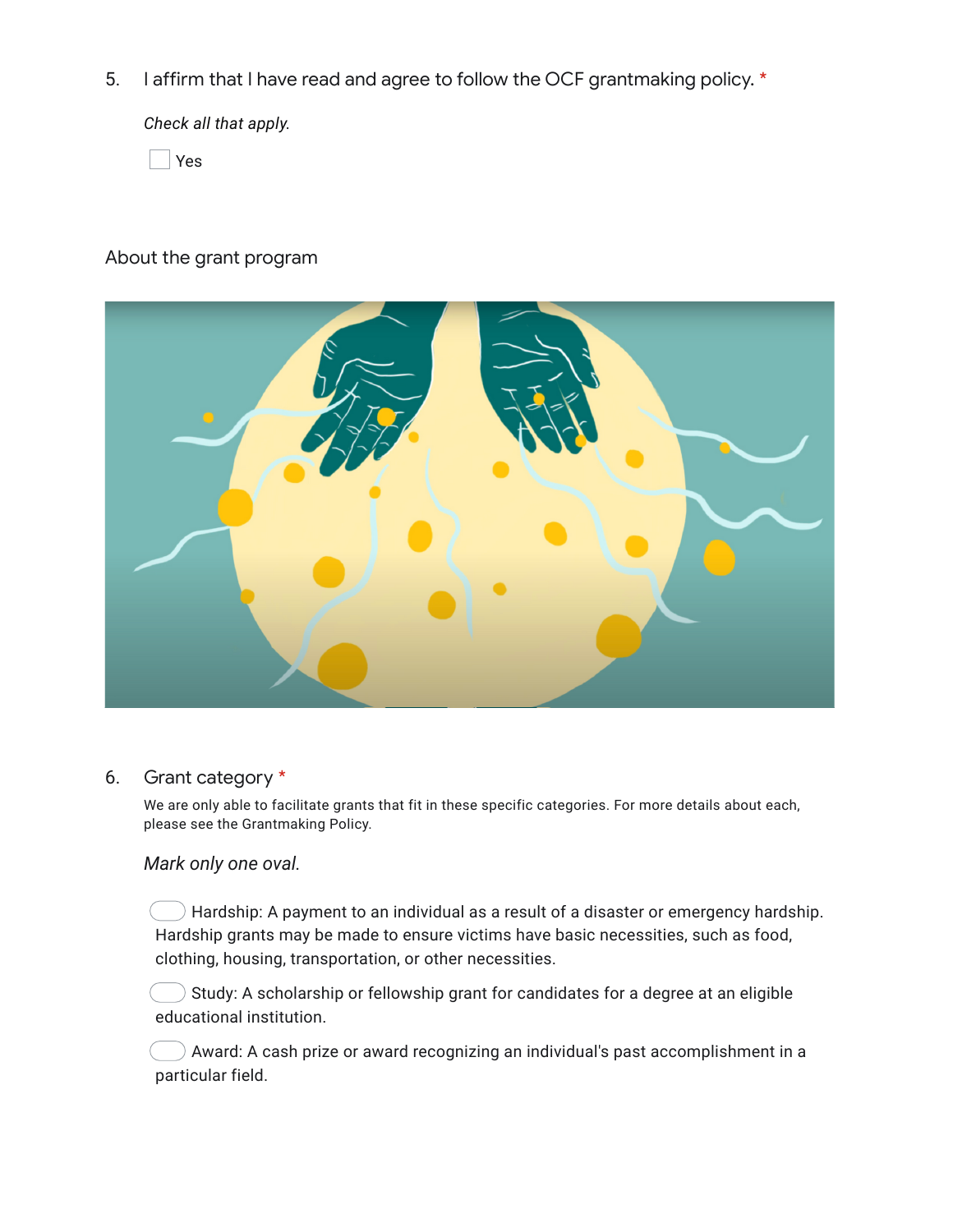7. Single-Expense or Multi-Expense? \*

> Will grants in this Program disburse each grant in a single expense, or over the course of multiple expenses? All Award grants are Single-Expense.

*Mark only one oval.*

Single-Expense: Grantees will receive the full amount in a single expense

Multi-Expense: Grantees will submit multiple expenses to receive funds

8. Please list the eligibility requirements for this grantmaking program \*

The objective criteria used to determine who is in need of and qualifies for the grant, which you will apply to any individual under consideration as a grantee.

#### 9. Who will select the grantees? \*

List the names of the individual(s) who decided to make this grant to this person.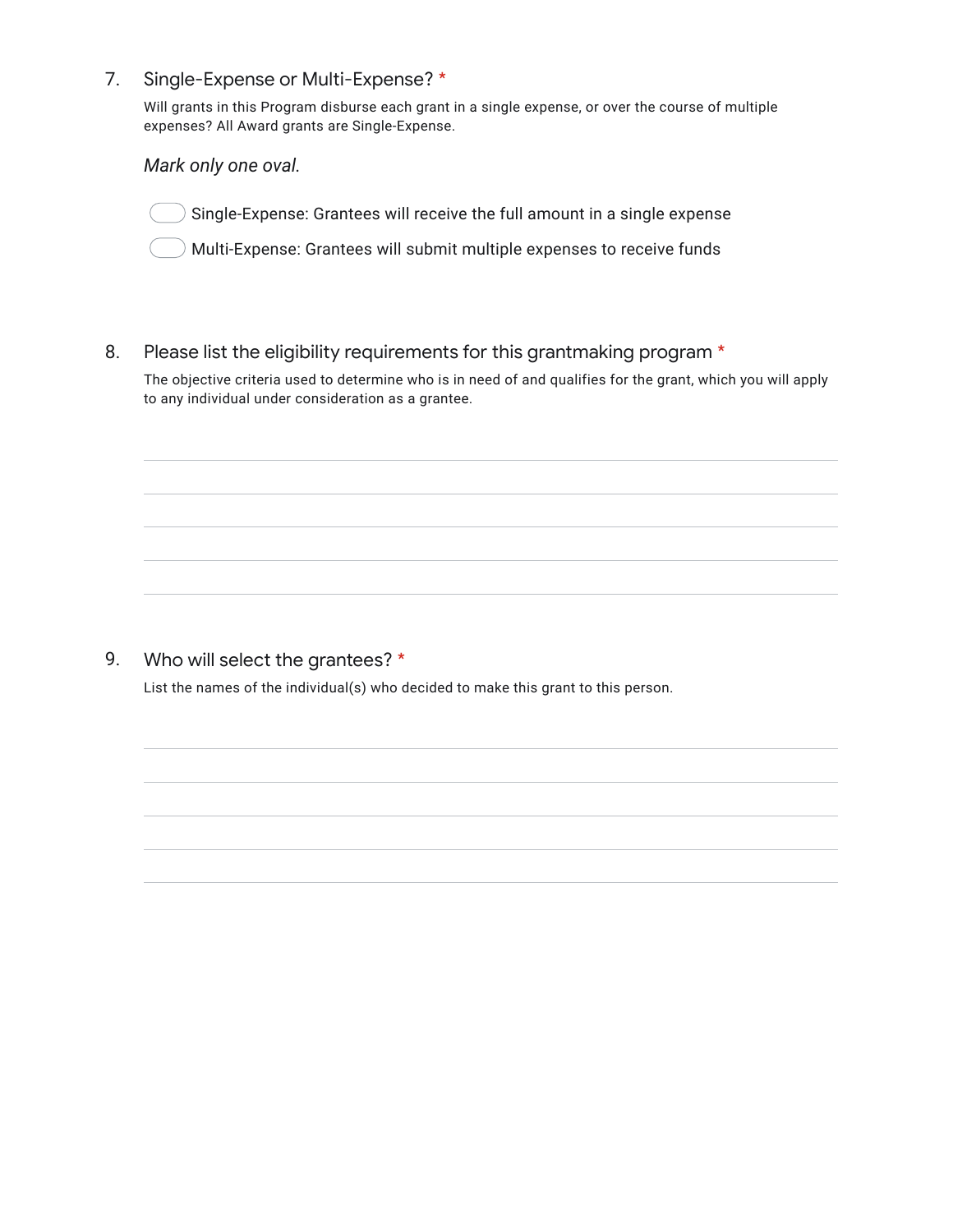| 10. Grantmaking program purpose *            |
|----------------------------------------------|
| What is the intended impact of these grants? |

| 11. | Proposed activities and goals *           |
|-----|-------------------------------------------|
|     | What will grant funds pay for and enable? |

#### 12. Grant timeframe \*

How long will it take for the grant funds allotted to each grant to be fully spent? For all Award grants, select the first option. If more than (12) months, which will require a Grant Report at the one-year mark, please select "other" and enter the timeframe.

*Mark only one oval.*

| One (1) month                  |  |
|--------------------------------|--|
| Three (3) months<br>$\left($   |  |
| Six (6) months<br>$\left($     |  |
| Twelve (12) months<br>$\left($ |  |
| Other:                         |  |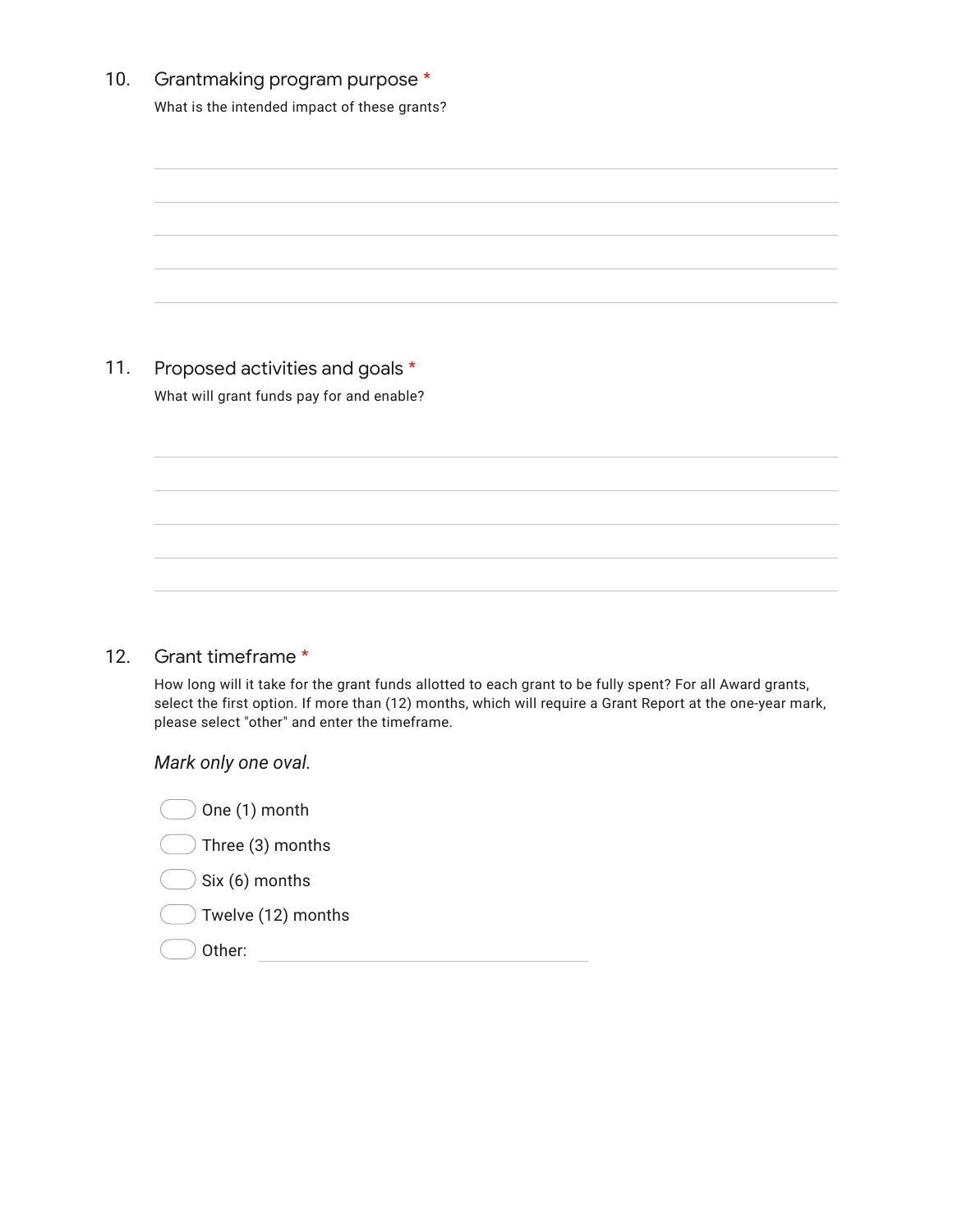13. I affirm that the Collective Admin is responsible for reviewing submitted Expenses, and will only approve those which are consistent with the grant purposes and grant agreement.

\*

\*

*Check all that apply.*

Yes

14. I will ensure that required Grant Updates and Expense Comments are published to the Project.

Specific Grant Update and Expense Comment requirements are detailed in the grantmaking policy. They may be written by the grantee, a Collective Admin, or both.

*Check all that apply.*

Yes

15. I confirm that no grant funds will be used to influence legislation, to influence the outcome of elections, or to carry out voter registration drives. \*

*Check all that apply.*

Yes

16. I confirm that no grant funds will be used to pay for goods and services of benefit to OCF or the grant-making Collective. \*

The grant is intended to benefit the grantee and society, not the grantmakers.

*Check all that apply.*

Yes